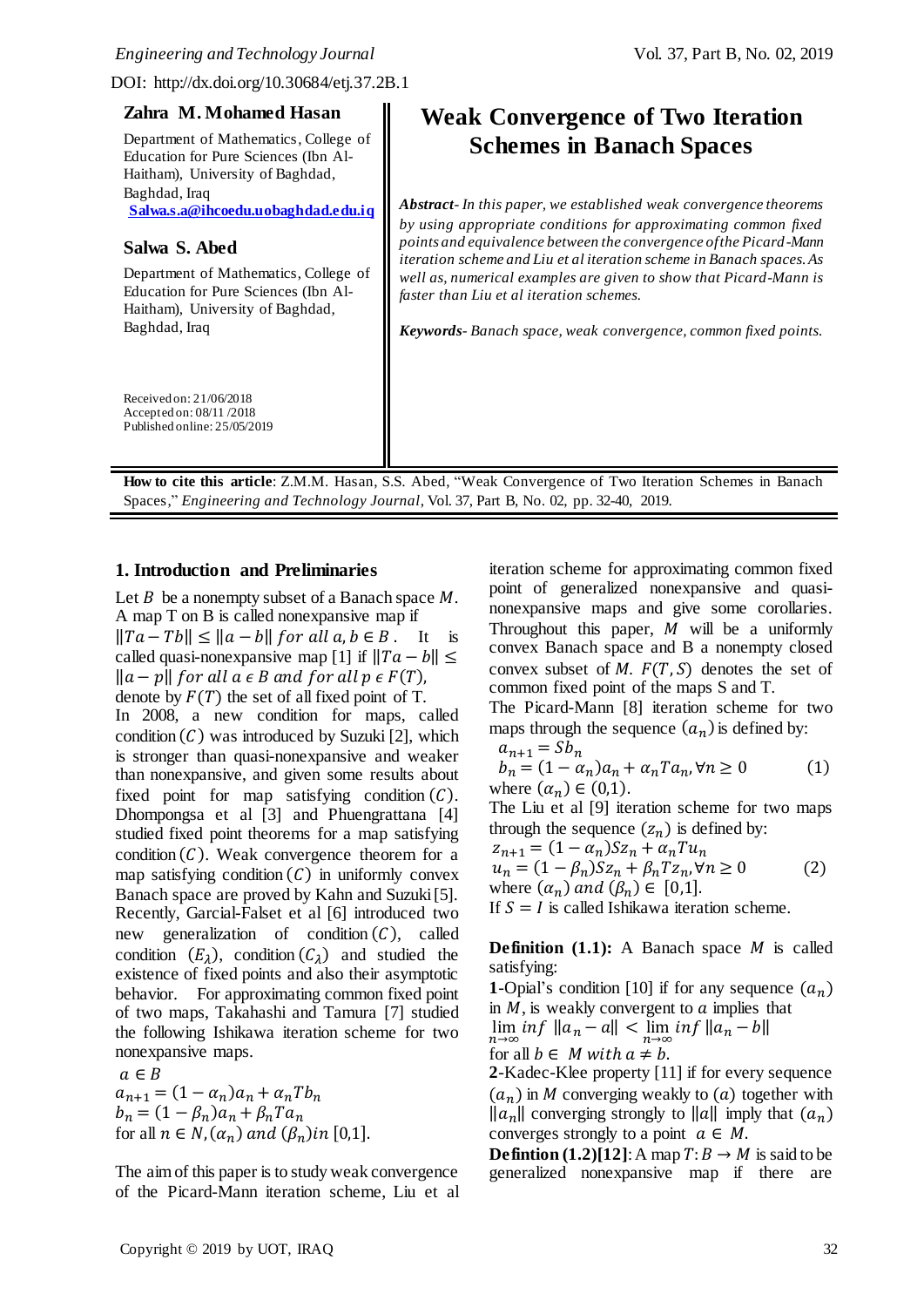nonnegative constants  $\delta$ ,  $\mu$  and  $\omega$  with  $\delta + 2\mu$  +  $2\omega \leq 1$  ssuch that  $\forall a, b \in B$ 

$$
||Ta - Tb|| \le \delta ||a - b|| + \mu \begin{cases} ||a - Ta|| \\ + ||b - Tb|| \end{cases} + \omega \begin{cases} ||a - Ta|| \\ + ||b - Ta|| \end{cases} + \omega \begin{cases} ||a - Tb|| \\ + ||b - Ta|| \end{cases}
$$

**Defintion** (1.3)[13]: A map  $T: B \rightarrow B$  is said to satisfying:

**1**- Condition (*C*) if  $\frac{1}{2} ||a - Ta|| \le ||a - b||$  $\frac{yields}{\longrightarrow} || Ta - Tb|| \le ||a - b||, \forall a, b \in B.$ **2**-Condition  $(C_{\lambda})$  if  $\lambda ||a - Ta|| \le ||a - b||$  $\frac{yields}{\longrightarrow}$ ||Ta – Tb|| ≤ ||a – b||,∀a,b ∈ B and  $\lambda \in (0,1)$ . **3**-Condition  $(E_{\lambda})$  if  $||a - Tb|| \leq \lambda ||a - Tb|| +$  $||a-b||$ ,  $\forall a,b \in B$  and  $\lambda \geq 1$ .

**Remark** (1.4): A map  $T: B \rightarrow M$  satisfy **1**-Condition( $C_{\lambda}$ ) and T has fixed point, then T is quasi-nonexpansive, but the inverse is false[2]. **2**-Condition( $E_{\lambda}$ ) and T has fixed point, then T is quasi-nonexpansive, but the inverse is false[6].

**Definition** (1.5)[14]: A map  $T: B \rightarrow M$  is said to be demiclosed with respect to  $b \in M$  if for any sequence  $(a_n)$  in B,  $(a_n)$  converges weakly to a and  $T(a_n)$  converges strongly to b. Then  $a \in$ B and  $T(a) = b$ . If  $(I - T)$  is demiclosed i.e if  $(a_n)$  converges weakly to  $a$  in B and  $(I - T)$ converges strongly to 0. Then  $(I - T)(a) = 0$ .

**Definition**  $(1.6)$ [ 15]: Let *M* be a Banach space, *M* is called uniformly convex if for any  $\epsilon > 0$  there is  $\varsigma > 0$  such that  $\forall a, b \in M$  with  $||a|| = ||b|| =$  $1 \text{ and } ||a-b|| \geq \epsilon$ ,  $||a+b|| \leq 2(1-\zeta)$ holds. Every uniformly convex Banach space is reflexive. - The modulus of convexity of  $M$  is defined by

$$
\varsigma_M(\epsilon) = \inf \left\{ 1 - \frac{\|a + b\|}{2}; \ \|a\| = \|b\| \le 1, \\\|a - b\| \ge \epsilon, \forall \ 0 < \epsilon \le 2 \right\}
$$

M is uniformly convex if  $\zeta_M(0) = 0$  and  $\zeta_M(\epsilon) \geq$  $0, \forall 0 < \epsilon \leq 2.$ 

**Theorem**  $(1.7)[15]$ **: let** *M* **be a uniformly convex** Banach space then the modulus of convexity is increasing function.

**Remark (1.8)[16]:** If  $\zeta(0) =$ 0 and has the properties :  $\varsigma(\epsilon) \rightarrow 0$  as  $\epsilon \rightarrow +0$ .

 $\varsigma: [0,2] \rightarrow [0,1]$  is strictly monotone increasing function and surjective

Then  $\eta$ : [0,1]  $\rightarrow$  [0,2] is called strictly monotone increasing function of ϛ.

**Theorem**  $(1.9)$ **[15]:** let *M* be a uniformly convex Banach space. Then for any  $r$  and  $\epsilon$  wih  $r \geq \epsilon$ 0 and elements  $a, b \in M$  such that  $||a|| \le$  $r, \|b\| \le r, \|a - b\| \ge \epsilon, \exists \delta = \delta(\frac{\epsilon}{a})$  $\frac{e}{r}$ ) > 0 such that

$$
\left\|\frac{a+b}{2}\right\| \le r \left[1 - \delta\left(\frac{\epsilon}{r}\right)\right].
$$

**Proposition**  $(1.10)[16]$ : Let *B* be a closed convex set in a Banach space M. If  $(a_n)$  converges weakly to *a* for some sequence  $(a_n)$  *in M*, *then*  $a \in M$ .

**Lemma** (1.11)[17]: Let  $(\mu)_{n=0}^{\infty}$  and  $(\rho)_{n=0}^{\infty}$  be nonnegative real sequences satisfying the inequality:

 $\mu_{n+1} \leq (1 - \sigma_n)\mu_n + \rho_n$ where  $\sigma_n \in (0,1)$ ,  $\forall n \geq n_0$ ,  $\sum_{n=1}^{\infty} \sigma_n =$  $\infty$  and  $\frac{\rho_n}{\sigma_n} \to 0$  as  $n \to \infty$ . Then  $\lim_{n \to \infty} \mu_n = 0$ .

**Lemma (1.12)[13]:**Let M be a uniformly convex Banach space and  $0 < L \le t_n \le K < 1, \forall n \in N$ . Suppose that  $(a_n)$  and  $(b_n)$  are two sequences of M such that:

 $\lim_{n\to\infty}||a_n|| \leq m, \lim_{n\to\infty}||b_n||$  $\leq m$  and  $\lim_{n\to\infty}\left\|\frac{t_na_n}{(1-t_n)}\right\|$  $\begin{vmatrix} c_1 & c_2 & c_3 \\ (1 - t_n) b_n \end{vmatrix}$  $=$  m

hold for some  $m \ge 0$ . Then  $\lim_{n \to \infty} ||a_n - b_n|| = 0$ .

**Lemma**  $(1.13)[18]$ : Let *B* be a nonempty convex subset of a uniformly convex Banach space. Then there is a strictly increasing continuous function  $f: [0, \infty) \to [0, \infty)$ with  $f(0) = 0$  such that for each lipschitzain map  $T: B \rightarrow B$  with lipschitz constant K:

$$
||tTx + (1-t)Ty - T(tx + (1-t)y||
$$
  
\n
$$
\leq Kf^{-1}\left(\frac{||x-y||}{-K}||Tx - Ty||\right)
$$
  
\n
$$
\forall x, y \in B \text{ and } \forall t \in [0,1].
$$

**Lemma**  $(1.14)[18]$ : Let *M* be a uniformly convex Banach space suth that its dual  $M^*$  satisfies the Kadec-Klee property. Assume that  $(a_n)$  bounded sequence in  $M$  such that

$$
\lim_{n \to \infty} ||ta_n + (1-t)p_1 - p_2|| \quad \text{exists} \quad \forall \ t \in
$$
  
[0,1] and  $p_1, p_2 \in W_w(a_n)$ , then  $p_1 = p_2$ .

# **2.The Main Results**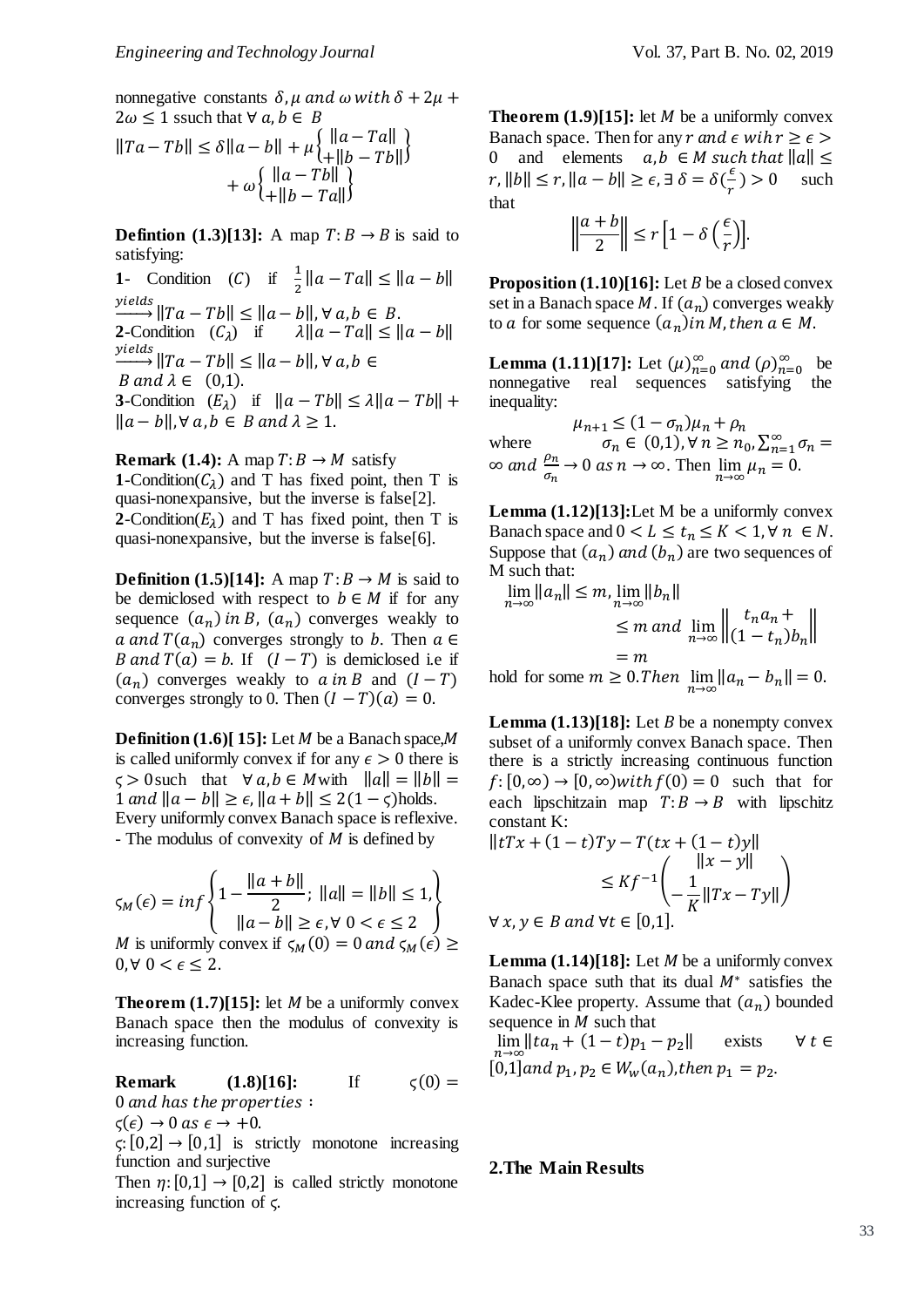**Proposition**  $(2.1)$ : Let  $B$  be a closed convex bounded of uniformly convex Banach space,  $T: B \to M$  is a generalized nonexpansive map and  $a_0, a_1 \in B$ ,  $a_0 \neq a_1 \forall t \in [0,1], a_1 = ta_0 +$  $(1-t)a_1$  .If  $\forall \epsilon > 0$ ,  $\exists \alpha(\epsilon) > 0$  such that  $||Ta_0 - a_0|| \leq \epsilon$  and  $||Ta_1 - a_1|| \leq \epsilon$  (3) then  $||Ta_t - a_t|| \le a(\epsilon)$  and  $a(\epsilon) \to 0$  as  $\epsilon \to$  $+0.$ 

**Proof:** Assume that (3) holds with  $a_0 \neq$  $a_1$  and  $0 < t < 1$ . Then let  $i = 0, 1$  such that

 $||a_i - (a_t + Ta_t)/2|| \ge ||a_i - a_t||$ If not, would have the contradiction

$$
||a_1 - a_0|| \le \sum_{i=0}^1 ||a_i - \frac{a_t + Ta_t}{2}||
$$
  

$$
< \sum_{i=0}^1 ||a_i - a_t|| = ||a_1 - a_0||
$$

since  $a_1 \neq a_0$  we have  $r = ||a_t - a_i|| > 0, n =$  $||a_t - Ta_i||, m = ||a_i - Ta_t||.$ Since T is generalized nonexpansive mapping  $||Ta_t - a_i|| \le ||Ta_t - Ta_i|| + ||Ta_i - a_i||$  $\leq \delta \|a_t - a_i\| + \mu \begin{cases} \|a_t - Ta_t\| \\ + \|a_t - Ta_t\| \end{cases}$  $+ ||a_i - Ta_i||$  $+\omega\left\{\frac{\|a_t-Ta_i\|}{\|a_s-Ta_i\|}\right\}$  $+ ||a_i - Ta_t||$  +  $||Ta_i - a_i||$ 

 $\leq \delta r + \mu(a(\epsilon) + \epsilon) + \omega(n + m) + \epsilon$ let  $w = ar + \mu(a(\epsilon) + \epsilon) + \omega(n + m)$ . Then  $\| Ta_t - a_i \| \leq w + \epsilon.$ 

Put  $a = a_t$  ,  $b = Ta_t$  ,  $c = a_i$  and  $R = w + \epsilon$ . Let  $\eta(.)$  indicate the strictly monotone increasing function to  $\zeta(.)$ . The diameter of M denotes by  $diam(M)$ , by theorem (2.10), we have

$$
||Ta_t - a_t|| \le \sup_{r \in [0,d(M)]}(w+\epsilon)\eta(\frac{\epsilon}{w+\epsilon})
$$

the  $a(\epsilon)$  defined here has desired properties. First  $a(\epsilon) \geq \epsilon \eta(1) = 2\epsilon$  for  $w = 0$ .

Forming the supermum separately over the two intervals  $[0, \sqrt{\epsilon} - \epsilon]$  and monotonicity of  $\eta(.)$ , that

$$
a(\epsilon) \le \max\{\sqrt{\epsilon}\eta(1), (d(M) + \epsilon)\eta(\sqrt{\epsilon})\}
$$
  
\n
$$
\to 0 \text{ as } \epsilon \to 0.
$$
  
\nSince  $a(\epsilon) \ge 2\epsilon$ , then  $||Ta_t - a_t|| \le a(\epsilon)$  as  
\n $a(\epsilon) \to 0 \text{ as } \epsilon \to +0.$   
\nHence  
\n(3)holds for the remaining cases  $a_1 \ne a_0, t = 0, 1$  and  $a_0 = a_1$ .

**Theorem**  $(2.2)$ **:** Let  $B$  be a closed, bounded and convex subset of uniformly convex  $M$ , then the operator  $I - T$  is demiclosed on  $B$ .

**Proof:** We show that for any sequence  $(a_n)$  in M, if  $(a_n)$  converges weakly to a and  $(I - T)(a_n)$ converges strongly to 0  $as n \to \infty$ , then  $\alpha \in \mathbb{R}$ *M* and  $(I - T)(a) = 0$ .

By proposition (1.10), we get  $a \in M$ .

For 
$$
\epsilon_0 \in (0,1)
$$
 choose a sequence  $(\epsilon_n)$  such that  
 $\epsilon_n \le \epsilon_{n-1}$  and  $a(\epsilon_n) \le \epsilon_{n-1}$ ,  $\forall n \in N$ 

This is possible because  $a(\epsilon) \rightarrow 0$  as  $\epsilon \rightarrow 0$ . Choosing a subsequence of  $(a_n)$  if necessary, we have

$$
||Ta_n - a_n|| \le \epsilon_n \,, \forall \, n \in N
$$

then  
\n
$$
||Tb - b|| \le \epsilon_0, \forall b \in co\{a_n, n \in N\}
$$
\n(4)

i) Let  $b_1 \in co\{a_m, a_n\}$  where  $1 \leq m < n$ , by hypothesis

$$
||Ta_m - a_m|| \le \epsilon_m \text{ and } ||Ta_n - a_n|| \le \epsilon_n, \epsilon_n
$$
  

$$
\le \epsilon_m
$$

then

$$
||Tb_1 - b_1|| \le a(\epsilon_m) \le \epsilon_{m-1} \le \epsilon_0
$$

ii) Let  $b_2 \in co\{a_k, a_m, a_n\}$  where  $1 \leq k \leq m \leq n$ *n*. The key is that  $b_2 \in co\{a_k, b_1\}$  since  $b_1 \in$  $\cos\{a_m, a_n\}$  by (i)  $\|Tb_1 - b_1\| \leq \epsilon_{m-1}, \epsilon_{m-1} \leq$  $\epsilon_k$ , so

 $||Ta_k - a_k|| \leq \epsilon_k$  and  $||Tb_1 - b_1|| \leq \epsilon_k$ hence

 $||Tb_2 - b_2|| \leq a(\epsilon_k) \leq \epsilon_{k-1} \leq \epsilon_0$ if  $(a_n)$  converges weakly to  $a$  as  $n \to \infty$ , then  $a \in$  $co{a_n, n \in N}$ , by proposition (1.10) and step (4), we obtain

$$
\|Ta-a\|\leq \epsilon_0
$$

since  $\epsilon_0$  can be any arbitrary small,  $Ta - a = 0$ . Not only is the map  $a \rightarrow Ta$  generalized nonexpansive, but for fixed point  $b$  so is  $a \rightarrow$  $Ta + b$ . This implies that  $I - T$  is demiclosed.

**Lemma** (2.3): Let  $T: B \rightarrow B$  be a quasinonexpansive map and  $S: B \to B$  be Lipschitzain and generalized nonexpansive maps. Let **i**) $(a_n)$  be as in (1) where  $(a_n) \in (0,1)$ . **ii**)( $z_n$ ) be as in (2) where  $(\alpha_n)$  and  $(\beta_n) \in [0,1]$ . If  $F(T, S) \neq \emptyset$ , then  $\lim_{n \to \infty}$  $\lim_{n \to \infty} ||a_n$  $a^* \parallel$  and  $\lim_{n \to \infty} ||z_n - a^*||$  both exist for all  $a^* \in$  $F(T, S)$ . **Proof:** Let  $a^* \in F$ . **i**) $||a_{n+1} - a^*|| = ||Sb_n - a^*||$  $\leq \delta \|b_n - a^*\| + \mu \begin{cases} \|b_n - Sb_n\| \\ + \|a^* - a^*\| \end{cases}$  $||u_n - \frac{1}{2}u_n||_2^2 + ||a^* - a^*||_2^2$  $+ \omega \begin{cases} ||b_n - a^*|| \\ ||b_n - a^*|| \end{cases}$  $+ ||a^* - Sb_n||^{\frac{1}{2}}$  $\leq \delta \|b_n - a^*\| + \mu \begin{cases} \|b_n - a^*\| \\ + \|c_n - a^*\| \end{cases}$  $+ ||Sb_n - a^*||$  + ω{ $||b_n - a^*||$  $+ ||Sb_n - a^*||$  $\leq \left(\frac{\delta + \mu + \omega}{\mu K + \omega K}\right) ||b_n - a^*||$  $\leq (\delta + 2\mu + 2\omega) \|b_n - a^*\|$  $\leq ||b_n - a^*||$  $= ||(1 - \alpha_n)a_n + \alpha_nTa_n - a^*||$  $\leq (1 - \alpha_n) ||a_n - a^*|| + \alpha_n ||a_n - a^*||$  $= ||a_n - a^*||$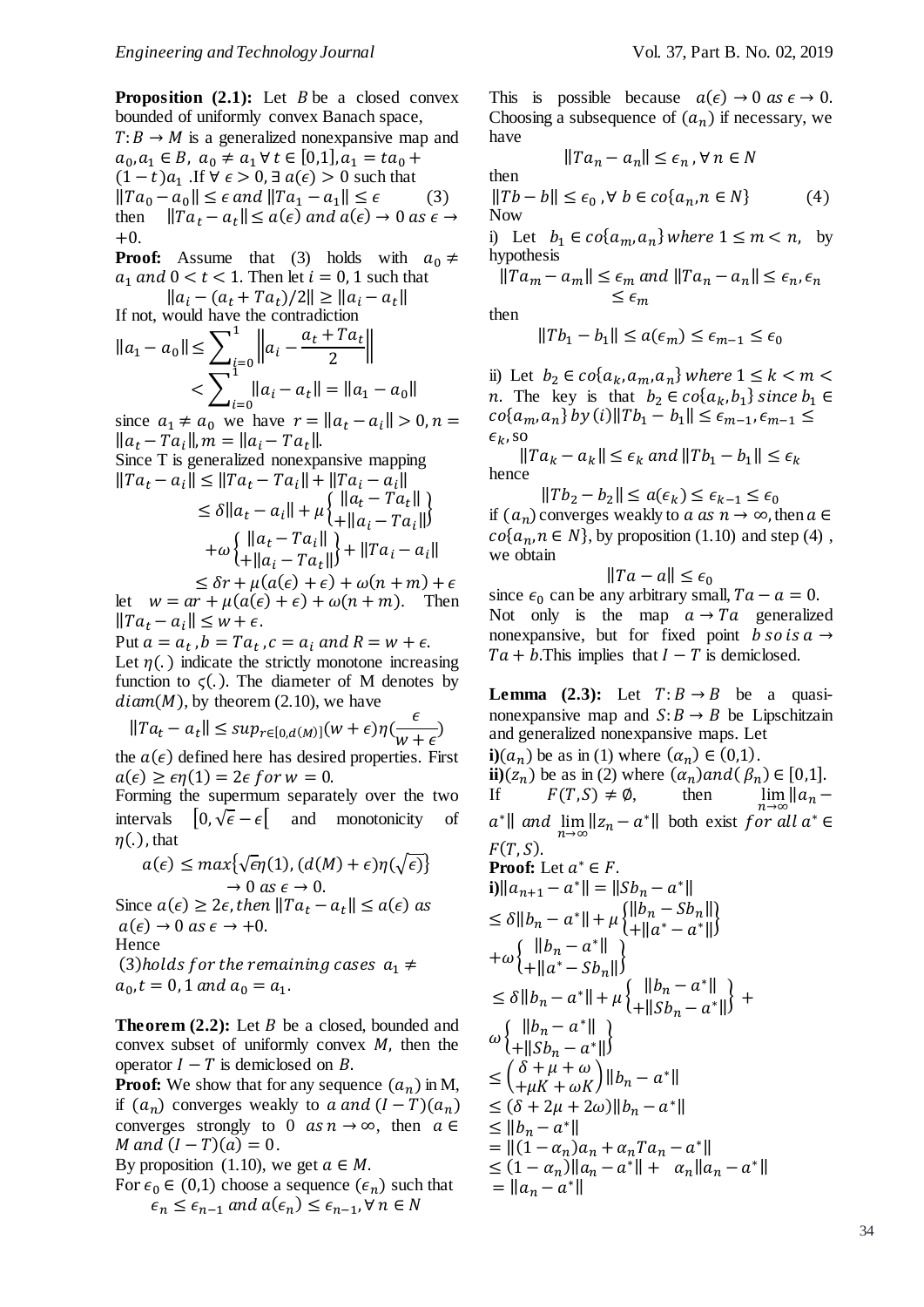then  $\lim_{n\to\infty} ||a_n - a^*||$  exists  $\forall a^* \in F(T, S)$ . **ii**) $||u_n - a^*|| \le (1 - \beta_n) ||Sz_n - a^*|| +$  $\beta_n || T z_n - a^* ||$  $\leq$  (1)  $-\beta_n$ )  $\delta ||z_n - a^*||$  $+ \mu \begin{cases} ||z_n - Sz_n|| \\ ||z_n - z_n|| \end{cases}$  $\|z_n - Sz_n\|$ <br>+ $\|a^* - a^*\|$  +  $\omega \begin{cases} \|z_n - a^*\| \\ + \|a^* - Sz_n \end{cases}$  $\begin{bmatrix} ||z_n - a^*|| \\ + ||a^* - Sz_n|| \end{bmatrix}$  $+ \beta_n ||z_n - a^*||$  $\leq (1 - \beta_n)$  $\lfloor$ ļ I  $\int \delta \|z_n - a^*\| + \mu \begin{cases} \|z_n - a^*\| \\ + \|S\| < -a^* \end{cases}$  $+ || Sz_n - a^* ||$  $+ \omega \begin{cases} ||z_n - a^*|| \\ ||z_n - z^*|| \end{cases}$  $+ ||a^* - Sz_n||$   $\Big|$ I ł ŀ  $+\beta_n ||z_n - a^*||$  $\leq (1 - \beta_n) \binom{\delta + \mu + \mu + \mu}{\mu K + \omega + \omega K} \|z_n - a^*\|$  $+ \beta_n ||z_n - a^*||$  $\leq (1 - \beta_n) \binom{\delta + 2\mu}{1 + 2\mu}$  $+\frac{2\mu}{2\omega}\right] \|z_n - a^*\|$  $+\beta_n ||z_n - a^*||$  $\leq (1 - \beta_n + \beta_n) \|z_n - a^*\|$  $=$   $||z_n - a^*||$  $||z_{n+1} - a^*|| \leq (1 - \alpha_n) ||Sz_n - a^*||$  $+\alpha_n \| T u_n - a^* \|$  $\leq (1 - \alpha_n)$  $\mathsf{L}$   $\mathsf{L}^{\mathsf{w}}$  +  $\|\mathsf{a}^* - S \mathsf{z}_n\|$ I I  $\int \delta \|z_n - a^*\| + \mu \begin{cases} \|z_n - Sz_n\| \\ + \|a^* - a^*\| \end{cases}$  $||a - b^2n||$ <br>+ $||a^* - a^*||$  $+ \omega \begin{cases} ||z_n - a^*|| \\ ||z_n - z^*|| \end{cases}$ ‖ } ] I I I  $+\alpha_n||u_n - a^*||$  $\leq (1 - \alpha_n) \left[ \begin{pmatrix} \delta + 2\mu \\ +2\omega \end{pmatrix} \right]$  $+\frac{2\mu}{2\omega}\right] \|z_n - a^*\|$  $+\alpha_n||u_n - a$ ∗‖  $\leq (1 - \alpha_n) \|z_n - a^*\| + \alpha_n \|z_n - a^*\|$  $=$   $||z_n - a^*||$ Then  $\lim_{n\to\infty}||z_n - a^*||$  exists  $\forall a^* \in F(T, S)$ .

**Lemma**  $(2.4)$ : Let  $T: B \rightarrow B$  be quasinonexpansive map and  $S: B \to B$  be Lipschitzain, generalized nonexpansive maps and affine and  $(a_n)$  be as in (1). Suppose that the following condition  $||a - Tb|| \le ||Sa - Tb||, \forall a, b \in B$ holds. If  $F(T, S) \neq \emptyset$ , then

 $\lim_{n \to \infty} ||Ta_n - a_n|| = \lim_{n \to \infty} ||Sa_n - a_n|| = 0$ **Proof:** Let  $a^* \in F(T, S)$ . By lemma(2.3.i)  $\lim_{n\to\infty} ||a_n - a^*||$  exists. Suppose that  $\lim_{n \to \infty} ||a_n - a^*|| = c, \forall c \ge 0.$ If  $c = 0$ , there is nothing to proof. Now suppose  $c > 0$ ,

$$
||a_{n+1} - a^*|| = ||Sb_n - a^*||
$$
  
\n
$$
\le ||b_n - a^*||
$$

By lemma(2.3.i), we show that  $||b_n - a^*|| \le$  $\|a_n - a^*\|$ 

this implies to  
\n
$$
\lim_{n\to\infty} sup\|b_n - a^*\| \leq c
$$
\n(5)  
\nmoreover  $d = \lim_{n\infty} ||a_{n+1} - a^*||$   
\n
$$
||a_{n+1} - a^*|| \leq ||b_n - a^*||
$$
\nthen  
\n
$$
c \leq \lim_{n\to\infty} inf||b_n - a^*||
$$
\n(6)  
\nBy (5) and (6), we get  
\n
$$
\lim_{n\to\infty} ||b_n - a^*|| = c
$$
\nNext consider  
\n
$$
c = ||b_n - a^*||
$$
\n
$$
\leq (1 - a_n) ||a_n - a^*|| + a_n ||Ta_n - a^*||
$$
\nBy applying lemma (1.12), we get  
\n
$$
\lim_{n\to\infty} ||a_n - Ta_n|| = 0
$$
\n
$$
c = \lim_{n\to\infty} ||a_{n+1} - a^*|| = \lim_{n\to\infty} ||Sb_n - a^*||
$$
\n
$$
||S[(1 - a_n)a_n + a_nTa_n] - a^*||
$$
\n
$$
\leq (1 - a_n) ||Sa_n - a^*|| + a_n ||STa_n - a^*||
$$
\nBy applying lemma (1.12), we get  
\n
$$
\lim_{n\to\infty} ||Sa_n - STa_n|| = 0
$$
\nNow  
\n
$$
||Sa_n - a_n|| \leq ||Sa_n - STa_n|| + ||STa_n - a_n||
$$

By using the hypothesis condition, we have  $||Sa_n - a_n|| \leq 2||Sa_n - STa_n|| \to 0 \text{ as } n \to \infty.$ Thus

$$
\lim_{n\to\infty}||Sa_n - a_n|| = 0.
$$

**Lemma** (2.5): Let  $T: B \rightarrow B$  be a quasinonexpansive map,  $S: B \to B$  be Lipschitzain and generalized nonexpansive maps and  $(z_n)$  be as in (2). Suppose that the following condition  $||a - b||$  $Tb \leq ||Sa - Tb||, \forall a, b \in B$  holds. If  $F(T, S) \neq \emptyset$ , then  $\lim_{n \to \infty} ||Tz_n - z_n|| = \lim_{n \to \infty} ||Sz_n - z_n|| = 0.$ **Proof:** Let  $a^* \in F(T, S)$ . By lemma (2.3.ii)  $\lim_{n \to \infty} ||z_n - a^*||$  exists. Suppose that  $\lim_{n\to\infty}||z_n - a^*|| = c, \forall c \ge 0.$ If  $c = 0$ , there is nothing to proof. Now suppose  $c > 0$  $\lim_{n \to \infty} ||z_{n+1} - a^*|| = c$  $c = ||z_{n+1} - a^*||$  $\leq (1 - \alpha_n) ||Sz_n - a^*||$  $+ a_n ||Tu_n - a^*||$ By applying lemma (1.12), we get  $\lim_{n\to\infty}||Sz_n-Tu_n||=0$  $||a_{n+1} - a^*|| = ||(1 - a_n)Sz_n + a_nTu_n - a^*||$  $\leq ||Sz_n - a^*|| + \alpha_n ||Sz_n - Tu_n||$ this implies to  $c \leq \lim_{n \to \infty} \inf ||Sz_n - a$  $(7)$ and  $||Sz_n - a^*|| \le ||z_n - a^*||$ therefore  $\lim_{n \to \infty} sup\|Sz_n - a^*\| \leq c$  (8)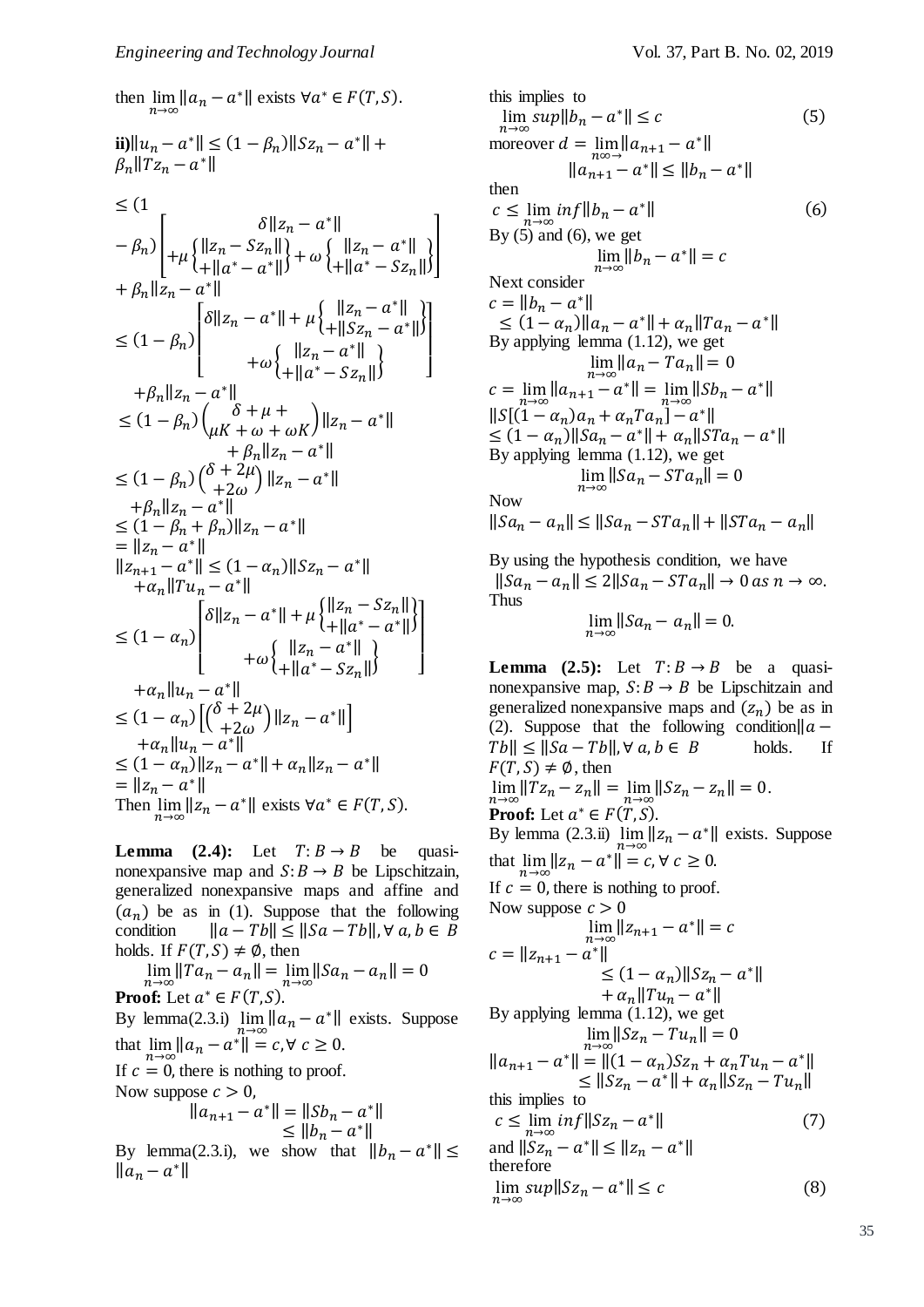By (7) and (8), we have  
\n
$$
\lim_{n\to\infty} ||Sz_n - a^*|| = c
$$
\n
$$
||Sz_n - a^*|| \le ||Sz_n - Tu_n|| + ||Tu_n - a^*||
$$
\nthat yields to  
\n
$$
c \le \lim_{n\to\infty} inf ||u_n - a^*||
$$
\nand  
\n
$$
||u_n - a^*||
$$
\n
$$
\le (1 - \beta_n) ||Sz_n - a^*|| + \beta_n ||Tz_n - a^*||
$$
\n
$$
= ||z_n - a^*||
$$
\nNow  
\n
$$
\lim_{n\to\infty} sup ||u_n - a^*|| \le c
$$
\n(10)\nBy (9) and (10), we have  
\n
$$
\lim_{n\to\infty} ||u_n - a^*|| = c
$$
\n
$$
c = ||u_n - a^*||
$$
\n
$$
\le (1 - \beta_n) ||Sz_n - a^*|| + \beta_n ||Tz_n - a^*||
$$
\nBy applying lemma (1.12), we obtain  
\n
$$
\lim_{n\to\infty} ||Sz_n - Tz_n|| = 0
$$
\nNow  
\n
$$
||Sz_n - z_n|| \le ||Sz_n - Tz_n|| + ||Tz_n - z_n||
$$

By using the hypothesis condition, we get  $||Sz_n - z_n|| \le 2||Sz_n - Tz_n|| \to 0 \text{ as } n \to \infty$ 

and

 $||Tz_n - z_n|| \le ||Tz_n - Sz_n|| + ||Sz_n - z_n||$  $\leq 2||Tz_n - Sz_n|| \to 0 \text{ as } n \to \infty.$ Hence  $\lim_{n \to \infty} ||Tz_n - z_n|| = \lim_{n \to \infty} ||Sz_n - z_n|| = 0.$ 

**Lemma** (2.6): Let  $T: B \rightarrow B$  be Lipschitzain and quasi-nonexpansive maps and  $S: B \to B$  be lipschitzain and generalized nonexpansive maps. Then for  $a_1^*, a_2^* \in F(T, S), (a_n)$  be as in (1) and  $(z_n)$ *be as in* (2) such that  $\lim_{n \to \infty} ||ta_n + (1-t)a_1^* - a_2^*||$  and  $\lim_{n\to\infty} ||tz_n + (1-t)a_1^* - a_2^*|| = 0, \forall t \in [0,1].$ **Proof:** Now to prove  $\lim_{n \to \infty} ||ta_n + (1-t)a_1^*$  $a_2^*$  exists and equal to zero, by lemma (2.3.i)  $\lim_{n\to\infty} ||a_n - a^*||$  exists,  $\forall a^* \in F(T, S)$  and  $(a_n)$  is bounded. Then there is a real number  $L > 0$  such that  $(a_n) \subseteq$ 

 $D = \overline{B_r(0)} \cap B$ , so that  $D \neq \emptyset$  is a closed convex bounded subest of B. Put  $\gamma_n(t) = ||ta_n + (1-t)a_1^* - a_2^*||.$ Notice that  $\gamma_n(0) = ||a_1^* - a_2^*||$  and  $\gamma_n(1) =$  $\|a_n - a_2^*\|$  esists by lemma(2.3.i).

$$
\begin{aligned} \text{Defin } & R_n: D \to D, \forall \, n \in N, R_n a = \\ & S[(1 - \alpha_n)a_n + \alpha_n Ta_n] \, \forall \, a \in D. \\ & \|R_n a - R_n b\| \\ &= \left\| \begin{array}{l} S[(1 - \alpha_n)a_n + \alpha_n Ta_n] \\ -S[(1 - \alpha_n)b_n + \alpha_n Tb_n] \end{array} \right\| \\ &\le (1 - \alpha_n) \|a_n - b_n\| + \alpha_n \|Ta_n - Tb_n\| \end{aligned}
$$

$$
\leq (1 - \alpha_n) ||a_n - b_n|| + \alpha_n ||Ta_n - a^*||
$$
  
\n
$$
+ \alpha_n ||Tb_n - a^*||
$$
  
\n
$$
\leq (1 - \alpha_n) ||a_n - a^*|| + (1 - \alpha_n) ||b_n - a^*||
$$
  
\n
$$
+ \alpha_n ||a_n - a^*|| + \alpha_n ||b_n - a^*||
$$
  
\n
$$
= ||a_n - a^*|| + ||b_n - a^*||
$$
  
\nSet  $W_{n,m} = R_{n+m}R_{n+m-1} \dots R_n$  and  
\n
$$
b_{n,m} = ||W_{n,m}(ta_n + (1-t)a_1^*) - (tW_{n,m}a_n + (1-t)a_1^*||, \forall n, m \in N.
$$

Then

 $\|W_{n,m}a-W_{n,m}b\|$  $\leq \|W_{n,m}a - a^*\| + \|W_{n,m}b - a^*\|$  $\leq ||a - a^*|| + ||b - a^*||$ and  $\|W_{n,m}a - a^*\| \leq \|a - a^*\|, W_{n,m}a_n =$  $a_{n+m}$  and  $w_{n,m}a^* = a^*$ ,  $\forall a^* \in F$ . By lemma $(1.13)$  there is a strictly increasing function continuous function  $f: [0, \infty) \rightarrow$  $[0, \infty)$ with  $f(0) = 0$  such that  $b_{n,m} \leq K f^{-1} \left( ||a_n - a_1^*|| - \frac{1}{k} \right)$  $\boldsymbol{k}$  $\parallel W_{n,m} a_n$  $-w_{n,m} a_1^*$  $\leq K f^{-1} (\|a_n - a_1^*\| - \frac{1}{K})$  $\frac{1}{K}\Big\|_{-a_1^*}^{a_{n+m}}$  $-a_1^*$ ||)

since 
$$
\lim_{n \to \infty} ||a_n - a^*||
$$
 exists  $\forall a^* \in F$ .

$$
\lim_{n \to \infty} \frac{\sup f(b_{n,m})}{\sup} = 0 \xrightarrow{\text{yields}} \lim_{\substack{n \to \infty \\ n \to \infty}} \frac{\sup b_{n,m}}{\sup} = 0
$$

Now,

$$
\gamma_{n+m}(t) = ||ta_{n+m} + (1-t)a_1^* - a_2^*||
$$
  
=  $||tW_{n,m}a_n + (1-t)a_1^* - a_2^*||$ 

$$
= \left\| \begin{array}{c} tW_{n,m}a_n + (1-t)a_1^* - a_2^* + \\ W_{n,m}(ta_n + (1-t)a_1^*) \\ -a_2^* + a^* - a^* \\ -W_{n,m}(ta_n + (1-t)a_1^*) + a_2^* \end{array} \right\|
$$

 $\leq b_{n,m} + ||W_{n,m}(ta_n + (1-t)a_1^*) - a_2^*||$  $\leq b_{n,m} + \|W_{n,m}(ta_n + (1-t)a_1^*) - W_{n,m}a_2^*\|$  $\leq b_{n,m} + \gamma_n(t)$ Now

$$
\lim_{n \to \infty} \sup \gamma_{n+m}(t) \le \lim_{n \to \infty} \sup b_{n,m} + \gamma_n(t)
$$
  
then

 $\lim_{n\to\infty} \sup \gamma_{n+m}(t) \leq \lim_{n\to\infty} \inf \gamma_n(t)$ which implies that  $\lim_{n \to \infty} ||ta_n + (1-t)a_1^* - a_2^*||$ exists  $∀ t ∈ [0,1]$ .

Now to prove  $\lim_{n \to \infty} ||tz_n + (1 - t)a_1^* - a_2^*||$  exists. By lemma  $(2.3.ii)$   $\lim_{n\to\infty} ||z_n - a^*||$ exists,∀  $a^* \in$  $F(T, S)$  and  $(z_n)$  is bounded.

Then there is a real number L>0 such that  $(z_n) \subseteq$  $D = \overline{B_r(0)} \cap B$  so that  $D \neq \emptyset$  is a closed convex bounded subest of B.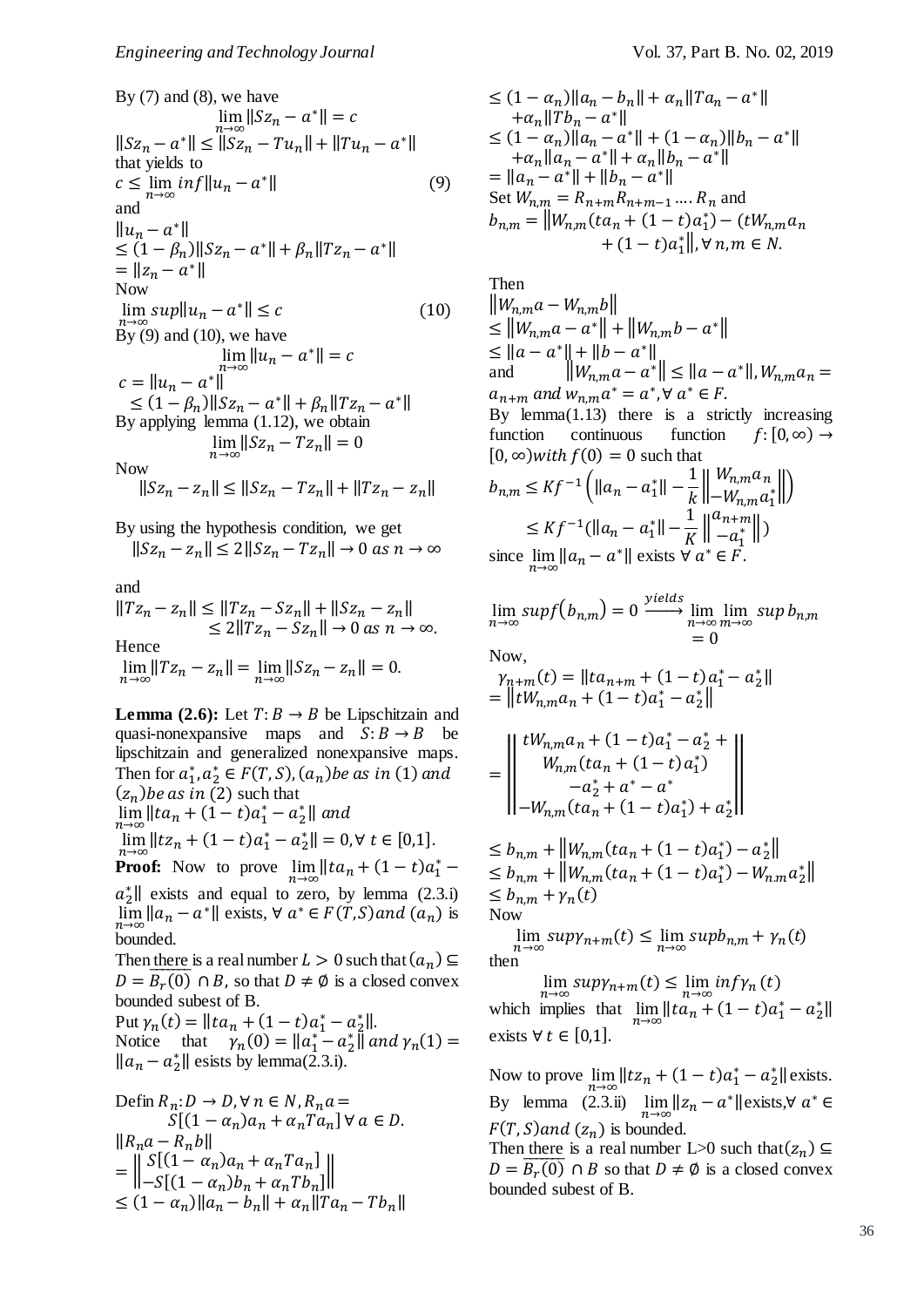Put  $\gamma_n(t) = ||tz_n + (1-t)a_1^* - a_2^*||$ notice that  $\gamma_n(0) = ||a_1^* - a_2^*||$  and  $\gamma_n(1) =$  $\|a_n - a_2^*\|$  esists by lemma (2.3.ii).

Define 
$$
R_n: D \to D, \forall n \in N, R_n z = (1 - \alpha_n) Sz_n + \alpha_n T((1 - \beta_n) Sz_n + \beta_n Tz_n)
$$
  
\n $||R_nz - R_nw||$   
\n $= ||(1 - \alpha_n)Sz_n + \alpha_n Tu_n||$   
\n $\leq (1 - \alpha_n) ||Sz_n - Sw_n|| + \alpha_n ||Tu_n - Tv_n||$   
\n $\leq (1 - \alpha_n) ( \delta + 2\mu) ||z_n - w_n||$   
\n $+ \alpha_n ||Tu_n - a^*|| + \alpha_n ||Tv_n - a^*||$   
\n $+ \alpha_n ||Tu_n - a^*|| + \alpha_n ||u_n - a^*||$   
\n $+ \alpha_n ||v_n - a^*||$   
\n $\leq (1 - \alpha_n) ||z_n - w_n||$   
\n $+ \alpha_n ((1 - \beta_n) ||z_n - a^*||)$   
\n $+ \alpha_n ( \{1 - \beta_n) ||w_n - a^*|| \}$   
\n $+ \alpha_n ( \{1 - \beta_n) ||w_n - a^*|| \}$   
\n $+ \alpha_n ( \{1 - \beta_n) ||w_n - a^*|| \}$   
\n $= ||z_n - a^*|| + ||w_n - a^*||$   
\nThe rest of the proof follows the pattern of the

The rest of the proof follows the pattern of the above argument.

**Theorem (2.7):** Let M be a uniformly convex Banach space satisfying Opial's condition and  $T: B \to B$  be quasi-nonexpansive map with  $(I -$ T) demiclosed at zero,  $S: B \to B$  be Lipschitzain and generalized nonexpansive maps and  $(a_n)$ , $(z_n)$  as in lemma (2.4) and lemma (2.5), respectively. If  $F(T, S) \neq \emptyset$ , then  $(a_n)$  and  $(z_n)$ both converge weakly to a common fixed point of S and T.

**Proof:** Let  $a^* \in F(T, s)$ . As proved in lemma (2.3)  $\lim_{n\to\infty} ||a_n - a^*||$  and  $\lim_{n\to\infty} ||z_n - a^*||$  exist.

Now, must prove that  $(a_n)$  converges weakly to a unique weak subsequential limit in F.

Since  $(a_n)$  is bounded sequence in M, there exist two convergent subsequences  $(a_{ni})$  and  $(a_{ni})$  of  $(a_n)$ .

Let  $x_1, x_2 \in B$  be weak limit of  $(a_{ni})$  and  $(a_{ni})$ respectively. By lemma (2.4)  $\lim_{n\to\infty} ||Sa_n - a_n|| =$ 0.

By propsition (2.1) and theorem (2.2), we get  $I -$ S is demiclosed to zero.

Then  $Se_1 = e_1$  and by hypothesis  $I -$ T is demiclosed so,  $Te_1 = e_1$ . In the same way, can prove that  $e_2 \in F(T, S)$ .

To prove the uniquence, assume  $e_1 \neq e_2$ . Then by Opials condition:

$$
\lim_{n \to \infty} \|a_n - e_1\| = \lim_{n \to \infty} \|a_{ni} - e_1\|
$$
  

$$
< \lim_{n \to \infty} \|a_n - e_2\|
$$
  

$$
= \lim_{n \to \infty} \|a_{nj} - e_2\|
$$
  

$$
< \lim_{n \to \infty} \|a_{nj} - e_1\|
$$

 $= \lim_{n \to \infty} ||a_n - e_1||$ 

this is contrasiction. Thus  $(a_n)$  converges weakly to a point in  $F(T, S)$ .

By ulitizing the same above argument, we can prove that  $(z_n)$  converges weakly to a point in  $F(T, S)$ .

**Theorem**  $(2.8)$ **:** Let  $M$  be a uniformly convex Banach space such that its dual  $M^*$  satisfies the Kadec-Klee property. Let  $T, S, B, (a_n)$  and  $(z_n)$ be as in lemma  $(2.4)$  and lemma  $(2.5)$ , respectively. If  $F(T, S) \neq \emptyset$ , then  $(a_n)$  and  $(z_n)$ converge weakly to a common fixed point of S and T.

**Proof:** Since  $(a_n)$  and  $(z_n)$  are bounded and M is reflexive . Then, there is a subsequence  $(a_{ni})$  of  $(a_n)$  that converges weakly to a point  $a^* \in B$ . By lemma (2.4)

 $\lim_{n \to \infty} ||Sa_{ni} - a_{ni}|| = 0 = \lim_{n \to \infty} ||Ta_{ni} - a_{ni}||$ thus  $a^* \in F(T, S)$ .

To prove  $(a_n)$  converges weakly to a point  $a^*$ . Assume that  $(a_{nk})$  is another subsequence of  $(a_n)$ that converges weakly to a point  $b^* \in B$ .

Then by lemma (2.6)  $\lim_{n \to \infty} ||ta_n + (1-t)a^* - b^*||$ exists  $∀ t ∈ [0,1].$ 

By lemma(1.15)  $a^* = b^*$ . Then  $(a_n)$  converges weakly to the point  $a^* \in F(T, S)$ .

Ulitizing the same above argument to prove that  $(z_n)$  converges weakly to the point  $a^* \in F(T, S)$ .

**The following corollary as a special case of quasi-nonexpansive mapping is now obvious.**

**Corollary**  $(2.8)$ : Let  $M$  be a uniformly convex Banach space satisfying Opial's condition and  $T: B \to B$  be satisfying condition  $(C_{\lambda})$ ,  $S: B \to B$ be generalized nonexpansive map and  $(a_n)$ ,  $(z_n)$ be as in lemma (2.4) and lemma(2.5), respectively. If  $F(T, S) \neq \emptyset$ , then  $(a_n)$  and  $(z_n)$  converges weaklt to a common fixed point of S and T.

**Corollary**  $(2.9)$ : Let  $M$  be a uniformly convex banach space and its dual  $M^*$  satisfies the Kadec-Klee property and  $T: B \to B$  be lipschitzain map and satisfying condition  $(C_{\lambda})$  and  $S: B \to B$  be lipschitzain and generalized nonexpansive maps and  $(a_n)$ ,  $(z_n)$  be as in lemma (2.6). If  $F(T, S) \neq$  $\emptyset$ , then  $(a_n)$  and  $(z_n)$  converges weakly to a common fixed point of S and T.

**Corollary**  $(2.10)$ : Let  $M$  be a uniformly convex Banach space satisfying Opial's condition and

 $T: B \to B$  be satisfying condition  $(E_{\lambda})$ ,  $S: B \to B$ be generalized nonexpansive map and  $(a_n)$ ,  $(z_n)$ be as in lemma  $(2.4)$  and lemma  $(2.5)$ , respectively. If  $F(T, S) \neq \emptyset$ , then  $(a_n)$  and  $(z_n)$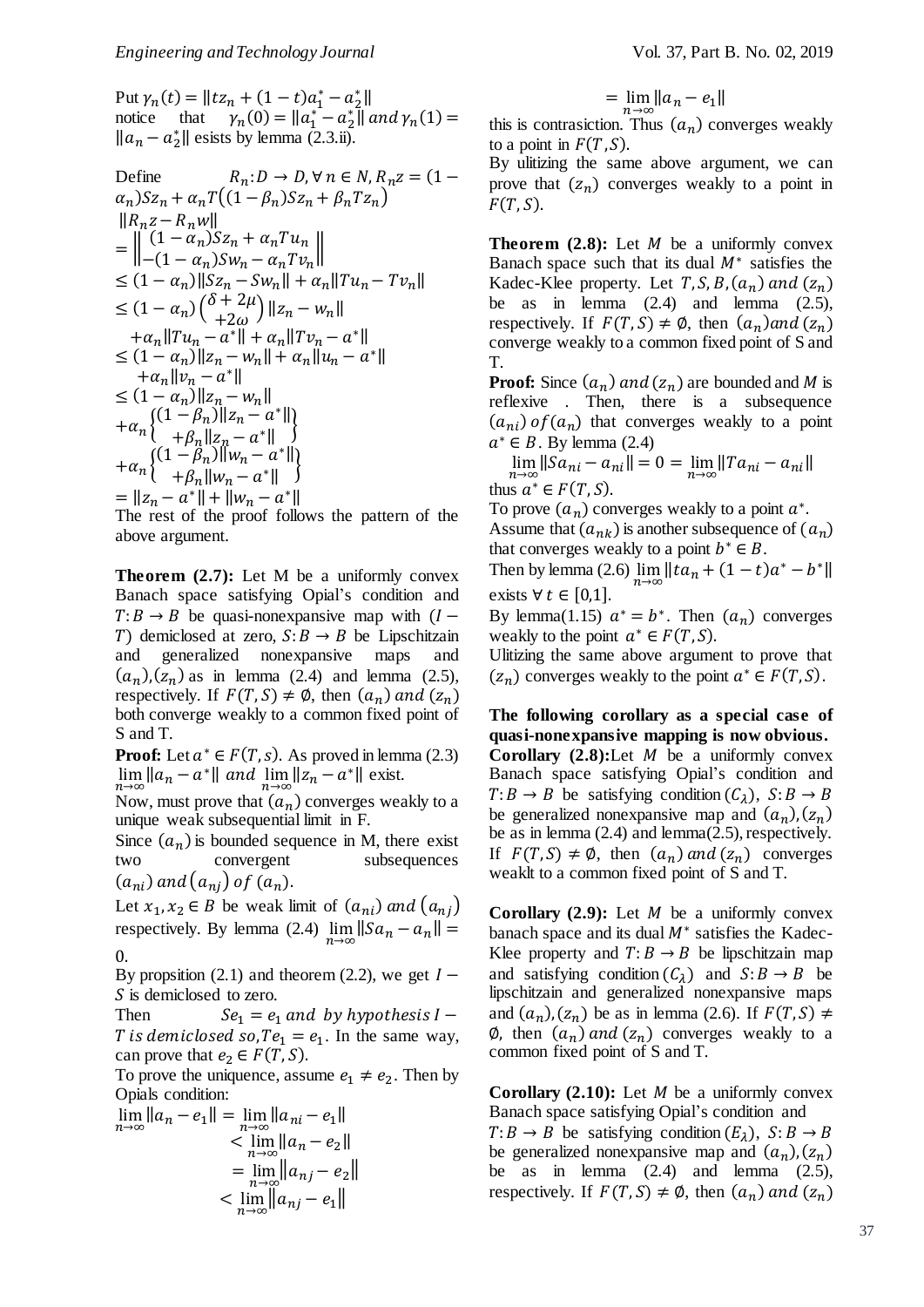converges weaklt to a common fixed point of S and T.

**Corollary**  $(2.11)$ : Let  $M$  be a uniformly convex banach space and its dual  $M^*$  satisfies the Kadec-Klee property and  $T: B \to B$  be Lipschitzain map and satisfying condition  $(E_{\lambda})$  and  $S: B \rightarrow B$  be Lipschitzain and generalized nonexpansive maps and  $(a_n)$ ,  $(z_n)$  be as in lemma (2.6). If  $F(T, S) \neq$  $\emptyset$ , then  $(a_n)$  and  $(z_n)$  converges weakly to a common fixed point of S and T.

### **3. Equivalance of Iterations**

**Theorem**  $(3.1)$ **:** Let  $B$  be a nonempty closed convex subset of a Banach space M. Let  $T: B \rightarrow B$ be a quasi-nonexpansive map,  $S: B \rightarrow B$  be Lipschitzain and generalized nonexpansive maps and  $a^* \in B$  be a common fixed point of S and T. Let  $(a_n)$  and  $(z_n)$  be the Picard-Mann and Liu et al iteration schemes defined in (1) and (2), respectively. Suppose  $(\alpha_n)$  and  $(\beta_n)$  satisfied the following conditions:

1- $(\alpha_n)$  and  $(\beta_n) \in (0,1)$ ,  $\forall n \geq 0$ .  $2-\sum \alpha_n = \infty$ .

 $3-\sum \alpha_n\beta_n < \infty$ .

If  $z_0 = a_0$  and  $R(T)$ ,  $R(S)$  are bounded, then the Picard-Mann iterative sequence  $(a_n)$  converges strongly to  $a^*(a_n \to a^*)$  and the Liu et al iterative sequence  $(z_n)$  converges strongly to  $a^*(z_n \to a^*)$ . **Proof:** Since the range of T and S are bounded, let

 $M = \sup_{a \in B} {\{\| Ta \| \} + \| a_0 \|} < \infty$ 

then

 $||a_n|| \leq M, ||b_n|| \leq M, ||z_n|| \leq M, ||u_n|| \leq M$ therefore

$$
||Ta_n|| \le M, ||Tz_n|| \le M
$$
  
\n
$$
||a_{n+1} - z_{n+1}||
$$
  
\n
$$
= ||Sb_n - (1 - a_n)Sz_n - a_nTu_n||
$$
  
\n
$$
\le ||Sb_n - Sz_n|| + a_n||Sz_n - Tu_n||
$$
  
\n
$$
\le ||Sb_n - a^*|| + ||Sz_n - a^*|| + a_n||Sz_n - a^*||
$$
  
\n
$$
+ a_n||Tu_n - a^*||
$$
  
\n
$$
\le \delta ||b_n - a^*|| + \mu \{||b_n - Sb_n||\}
$$
  
\n
$$
+ \omega \{||b_n - a^*|| + \delta ||z_n - a^*||\}
$$
  
\n
$$
+ \mu \{||b_n - Sb_n||\} + \delta ||z_n - a^*||
$$
  
\n
$$
+ \mu \{||b_n - Sb_n||\} + \omega \{||b_n - a^*||\}
$$
  
\n
$$
+ a_n||z_n - a^*|| + \omega \{||a^* - Sb_n||\}
$$
  
\n
$$
+ a_n||z_n - a^*|| + a_n||u_n - a^*||
$$
  
\n
$$
\le (\delta + 2\mu) ||b_n - a^*|| + (\delta + 2\mu) ||z_n - a^*||
$$
  
\n
$$
+ a_n||z_n - a^*|| + a_n||u_n - a^*||
$$
  
\n
$$
\le ||b_n - a^*|| + (1 + a_n)||z_n - a^*||
$$
  
\n
$$
+ a_n||u_n - a^*||
$$

$$
||b_n - a^*||
$$
  
\n
$$
\leq (1 - a_n) ||a_n - a^*|| + a_n ||Ta_n - a^*||
$$
  
\n
$$
\leq (1 - a_n) ||a_n - a^*|| + a_n {||Ta_n|| + ||a^*||}
$$

$$
\leq (1 - \alpha_n) ||a_n - a^*|| + \alpha_n ||M + ||a^*|| ||
$$
  
\n
$$
||u_n - a^*||
$$
  
\n
$$
\leq (1 - \beta_n) ||Sz_n - a^*|| + \beta_n ||Tz_n - a^*||
$$
  
\n
$$
\leq (1 - \beta_n) {\delta + 2\mu \choose + 2\omega} ||z_n - a^*|| + \beta_n \{||Tz_n|| \}
$$
  
\n
$$
\leq (1 - \beta_n) \{M + ||a^*||\} + \beta_n \{M + ||a^*||\}
$$
  
\n
$$
= M + ||a^*||
$$

Thus

$$
||a_{n+1} - z_{n+1}||
$$
  
\n
$$
\leq ||b_n - a^*|| + (1 + a_n)||z_n - a^*||
$$
  
\n
$$
+ \alpha_n ||u_n - a^*||
$$
  
\n
$$
\leq (1 - a_n)||a_n - a^*|| + \alpha_n \{M + ||a^*||\}
$$
  
\n
$$
+ (1 + \alpha_n)||z_n - a^*|| + \alpha_n \{M + ||a^*||\}
$$
  
\n
$$
\leq (1 - a_n)||a_n - z_n|| + (1 - a_n)||z_n - a^*||
$$
  
\n
$$
+ 2\alpha_n \{M + ||a^*||\} + (1 + \alpha_n)||z_n - a^*||
$$
  
\n
$$
\leq (1 - \alpha_n)||a_n - z_n|| + ||z_n - a^*|| + 2\alpha_n
$$
  
\n
$$
\{M + ||a^*||\}
$$
  
\n
$$
\leq (1 - \alpha_n)||a_n - z_n|| + (1 + 2\alpha_n)\{M + ||a^*||\}
$$
  
\nlet  $\mu_n = ||a_n - z_n||$ ,  $\rho_n = (1 + 2\alpha_n)\{M + ||a^*||\}$   
\nlet  $\mu_n = ||a_n - z_n||$ ,  $\rho_n = (1 + 2\alpha_n)\{M + ||a^*||\}$   
\n
$$
||a^*||
$$
,  $\sigma_n = \alpha_n$  and  $\frac{\rho_n}{\sigma_n} \to 0$  as  $n \to \infty$ .  
\nBy applying lemma(1.11), we get  
\n
$$
\lim_{n \to \infty} ||a_n - z_n|| + ||a_n - a^*|| \to 0
$$
 as  $n \to \infty$ .  
\nAnd if  $z_n \to a^* \in F(T, S)$ , then  
\n
$$
||z_n - a^*|| \leq ||z_n - a_n|| + ||z_n - a^*|| \to 0
$$
 as  $n \to \infty$ .  
\nAnd if  $z_n \to a^* \in F(T, S)$ , then  
\n
$$
||a_n - z_n|| + ||z_n - a^*|| \to 0
$$
 as  $n \to \infty$ .

### **4. Numerical examples**

In this section, we consider two examples to show that the Picard-Mann iteration scheme converges faster than Liu et al iteration schem.

**Example** (4.1): Let  $T, S: R \rightarrow R$  be a map defined by  $Ta = \frac{2a}{a}$  $\frac{2a}{3}$  and Sa =  $\frac{a}{2}$  $\frac{a}{2}$ ,  $\forall$   $a \in R$ . Choose  $\alpha_n =$  $\beta_n = \frac{3}{4}$  $\frac{3}{4}$ ,  $\forall n$  with initial value  $a_1 = 30$ . The two iteration scheme converge to the same fixed point  $a^* = 0$  . It's clear from table 1, that Picard-Mann converges faster than Liu et al.

Table 1: Numerical results corresponding to  $a_1 =$ **for 20 steps**

| $\sim$ $\sim$ $\sim$ $\sim$ $\sim$ $\sim$ $\sim$ $\sim$ |                     |                     |   |                     |                     |
|---------------------------------------------------------|---------------------|---------------------|---|---------------------|---------------------|
| n                                                       | Iterati<br>on $(1)$ | Iterati<br>on $(2)$ | n | Iterati<br>on $(1)$ | Iterati<br>on $(2)$ |
|                                                         | 30                  | 20                  |   | 0.000               | 0.003               |
|                                                         | 11.25<br>00         | 13.12<br>50         |   | 0.000<br>2          | 0.001               |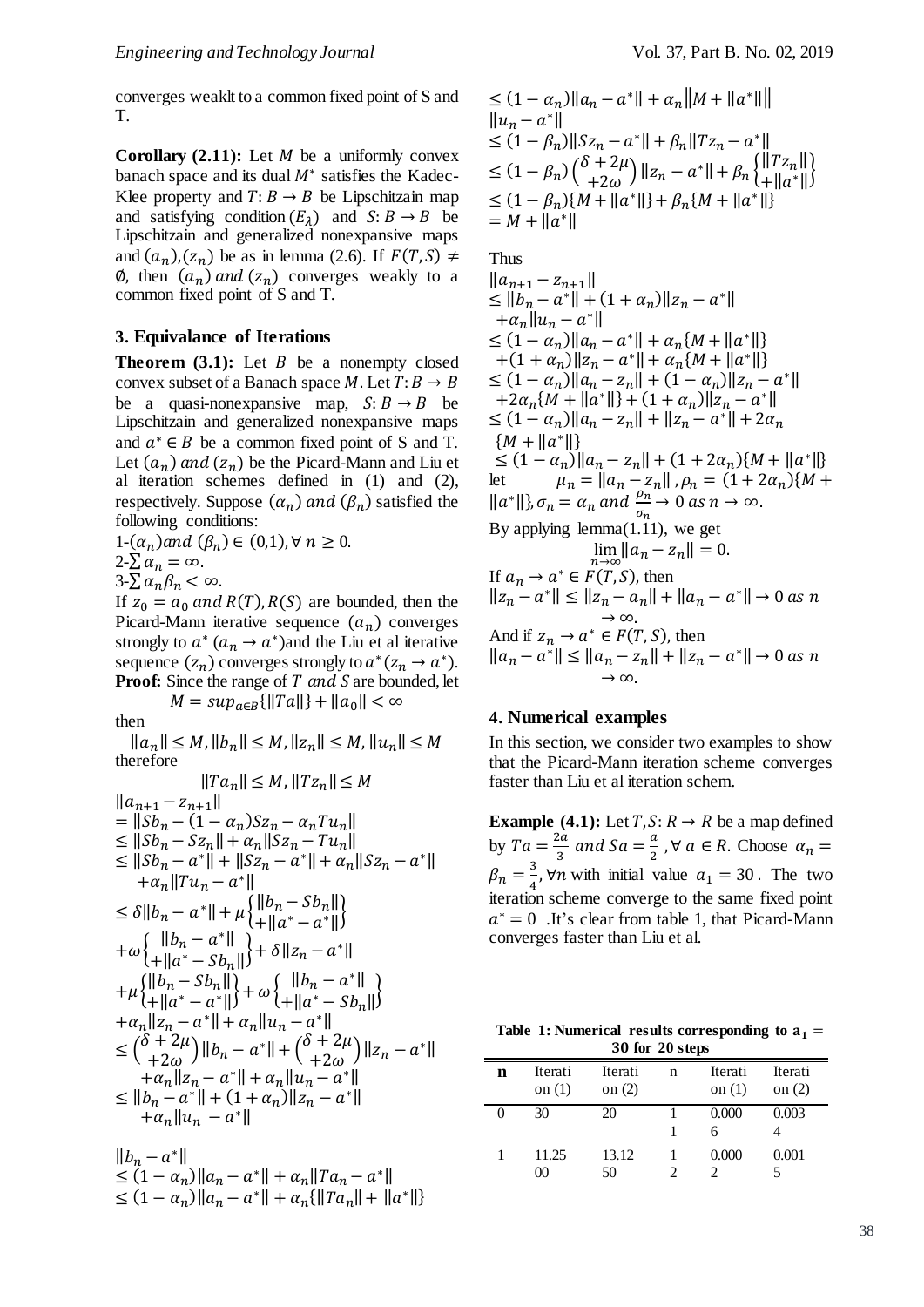| $\overline{c}$ | 4.218<br>8              | 5.742<br>2              | 1<br>3                           | 0.000<br>1              | 0.000<br>6 |
|----------------|-------------------------|-------------------------|----------------------------------|-------------------------|------------|
| 3              | 1.582<br>$\overline{0}$ | 2.512<br>$\overline{c}$ | 1<br>4                           | 0.000<br>$\overline{0}$ | 0.000<br>3 |
| 4              | 0.593<br>3              | 1.099<br>1              | $\mathbf{1}$<br>5                | 0.000<br>$\overline{0}$ | 0.000<br>1 |
| 5              | 0.222<br>5              | 0.480<br>9              | 1<br>6                           |                         | 0.000<br>1 |
| 6              | 0.083<br>4              | 0.210<br>4              | 1<br>7                           |                         | 0.000<br>0 |
| 7              | 0.031<br>3              | 0.092<br>$\overline{0}$ | 1<br>8                           |                         | 0.000<br>0 |
| 8              | 0.011<br>7              | 0.040<br>3              | 1<br>9                           |                         | 0.000<br>0 |
| 9              | 0.004<br>4              | 0.017<br>6              | $\mathfrak{2}$<br>$\overline{0}$ |                         | 0.000<br>0 |
| 1<br>0         | 0.001<br>6              | 0.007<br>7              |                                  |                         | 0.000<br>0 |



**Figure 1:** *Convergence behavior corresponding to*   $a_1 = 30$  for 20 steps.

.

**Example** (4.2): Let  $B = [-180, 180]$ ,  $T, S: B \rightarrow$ B be a map defined by  $Ta = a cos a$  and  $Sa =$  $\frac{a}{2}$   $\forall$   $a \in B$ . Choose  $\alpha_n = \frac{1}{3}$  $\frac{1}{3}$ ,  $\beta_n = \frac{1}{5}$  $\frac{1}{5}$   $\forall$  *n* with initial value  $a_1 = 30$ . The two iteration scheme converge to the same fixed point  $a^* = 0$ . It's clear from table 2, that Picard-Mann converges faster than Liu et al.

#### Table 2: Numerical results corresponding to  $a_1 =$ **for 30 steps**

| n                              | Iterati  | Iterati  | $\mathbf n$                               | Iterati  | Iterati  |
|--------------------------------|----------|----------|-------------------------------------------|----------|----------|
|                                | on $(1)$ | on $(2)$ |                                           | on $(1)$ | on $(2)$ |
| $\overline{0}$                 | 30       | 30       | Ī                                         | 0.0001   | 0.0014   |
|                                |          |          | 6                                         |          |          |
| 1                              | 10.7713  | 12.9255  | 1<br>7                                    | 0.0000   | 0.0008   |
| 2                              | 3.1911   | 7.5904   | 1<br>8                                    | 0.0000   | 0.0005   |
| 3                              | 0.5325   | 3.4317   | 1<br>9                                    | 0.0000   | 0.0003   |
| 4                              | 0.2540   | 0.7150   | 2<br>$\theta$                             | 0.0000   | 0.0002   |
| 5                              | 0.1256   | 0.3940   | $\overline{c}$<br>1                       |          | 0.0001   |
| 6                              | 0.0626   | 0.2304   | $\overline{\mathbf{c}}$<br>$\overline{c}$ |          | 0.0001   |
| 7                              | 0.0313   | 0.1370   | $\overline{c}$<br>3                       |          | 0.0000   |
| 8                              | 0.0156   | 0.0819   | 2<br>$\overline{\mathbf{4}}$              |          | 0.0000   |
| 1<br>9                         | 0.0078   | 0.0491   | $\overline{\mathbf{c}}$<br>5              |          |          |
| 1<br>$\overline{0}$            | 0.0039   | 0.0295   | $\overline{c}$<br>6                       |          |          |
| 1<br>1                         | 0.0020   | 0.0177   | $\overline{c}$<br>$\overline{7}$          |          |          |
| $\mathbf{1}$<br>$\overline{2}$ | 0.0010   | 0.0106   | $\overline{\mathbf{c}}$<br>8              |          |          |
| 1<br>3                         | 0.0005   | 0.0064   | 2<br>9                                    |          |          |
| 1<br>4                         | 0.0002   | 0.0038   | 3<br>$\theta$                             |          |          |
| 1<br>5                         | 0.0001   | 0.0023   |                                           |          |          |



**Figure 2:** *Convergence behavior corresponding to*   $a_1 = 30$  for 30 steps.

Finally, it is appropriate to ask a question about the possibility of employing the above results in finding solutions to problems such in [19] and [20]

# **References**